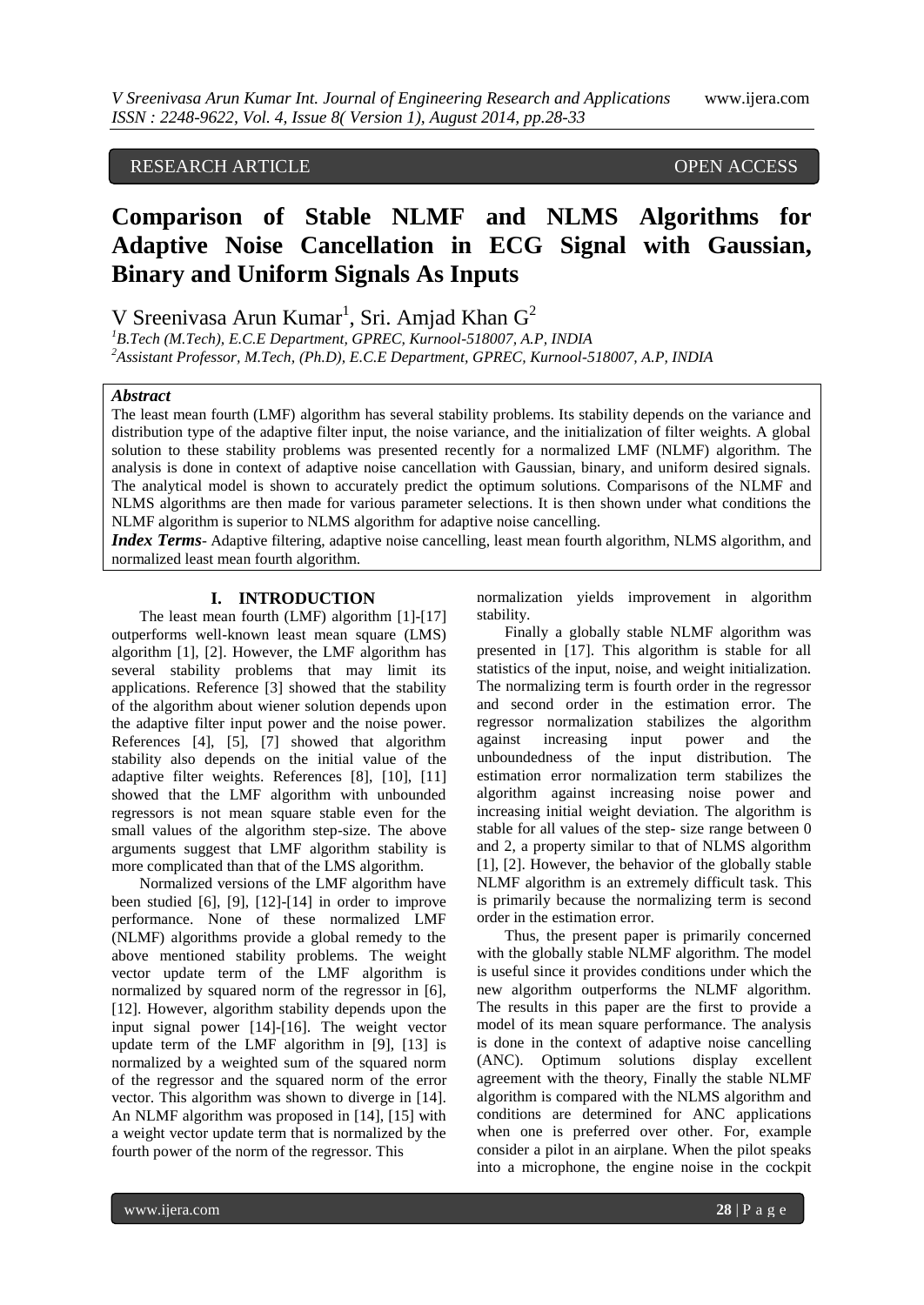combines with the noise signal. This additional noise makes the resultant signal heard by passengers of low quality information. The goal is to obtain a signal that contains the pilot voice but not the engine noise. Wecan cancel the noise with an adaptive filter if you obtain a sample of the engine noise and apply to adaptive filter.

The paper is organized as follows. Following the introduction, section II presents the Normalized LMS algorithm. Section III presents the stable NLMF algorithm. Section IV presents simulation results. Section V compares the proposed NLMF algorithm with NLMS algorithm Finally, conclusions are given in section VI.

#### **II. NORMALIZED LMS ALGORITHM**

Determining the upper bound step size is a problem for the variable step size algorithm if the input signal to the adaptive filter is nonstationary. The fastest convergence is achieved with the choice of step size as follows:

$$
\mu_{max} = 1/(\lambda_{max} + \lambda_{min}) \tag{2.1}
$$

The maximum step size in equation (2.1) does not always produce the stable and fast convergence,  $(2/3)$   $\mu$  *max is* a rule of thumb for LMS algorithm. To increase the convergence speed Normalized LMS (NLMS) algorithm is a natural choice.

The NLMS is always the favorable choice of algorithm for fast convergence speed and for nonstationary input. The value of  $\mu \sigma_x^2$  directly affects the convergence rate and stability of the LMS filter. In practice, the correction term applied to the estimated tap weight vector w (n) at the nth iteration is normalized with respect to squared Euclidean norm of the tap input  $x(n)$  at the  $(n-1)$ th iteration.

$$
W(n + 1) = W(n) + \frac{\alpha}{\|x(n)\|^{2}} e(n)x(n)
$$
 (2.2)

Apparently, the convergence rate of the NMLS algorithm is directly proportional to the NLMS adaptation constant  $\alpha$ , i.e. the NLMS algorithm is independent of the input signal p o w e r. By choosing  $\alpha$  so as to optimize the convergence rates of the algorithms, the NLMS algorithm converges more quickly than the LMS algorithm. It can also be stated that the NLMS is convergent in mean square if the adaptation constant is from 0 to 2 (however a more practical step size for NLMS is always less than unity)  $0 < \alpha < 2$ Despite this particular edge that the NLMS exhibits, it does have a slight problem of its own. When the input vector  $x(n)$  is small, instability may occur since we are trying to perform numerical division by small value of the Euclidean Norm However, this can be easily overcome by

appending a positive constant to the denominator in (2.2) such that

$$
W(n + 1) = W(n) + \frac{\alpha}{c + ||x(n)||^2} e(n)x(n)
$$
 (2.3)

Where  $c + ||x(n)||^2$  is the normalization factor. With this, more robust and reliable implementation of the NLMS algorithm is obtained.

A well-known tool that can be used to increase the stability of adaptive filtering algorithm is normalization. It is well known that the stability of the LMS algorithm is dependent of the input power of the adaptive filter. This makes it very hard, if not possible, to choose a step size that guarantees stability of the algorithm where there is lack of knowledge about the input power. This is solved by normalizing the weight vector update term $||x(n)||^2$ . The resulting algorithm is termed as normalized LMS algorithm. This algorithm is stable for all input power, noise power, and the initial setting of adaptive filter weights, as long as step size is between 0 and 2.

For the case of stationary inputs, the cost function, also referred to as index of performance, is defined as the mean -square error i.e., the mean – square value of the difference between the desired response and filter output. The cost function is precisely a second-order function of the tap weights in the filter. The dependence of the mean-square error on the unknown tap weights may be viewed as a minimum point.

To develop a recursive algorithm for updating the tap weights of the adaptive filter, we proceed in two stages. First we use an iterative procedure to solve the equations; the iterative procedure is based on the method of steepest descent, which is a wellknown technique in optimization theory.



Fig. 1. Adaptive noise cancelling (the dotted parts are non-observable).

#### **III. THE STABLE NLMF ALGORITHM.**

Consider the case of ANC [1] shown in fig. The primary input to the canceller s(n) (also called plant output) is given by

$$
s(n) = GT X(n) + b(n)
$$
 (3.1)  
where

$$
G = (g_1, g_2, \dots, g_N)T
$$
 (3.2)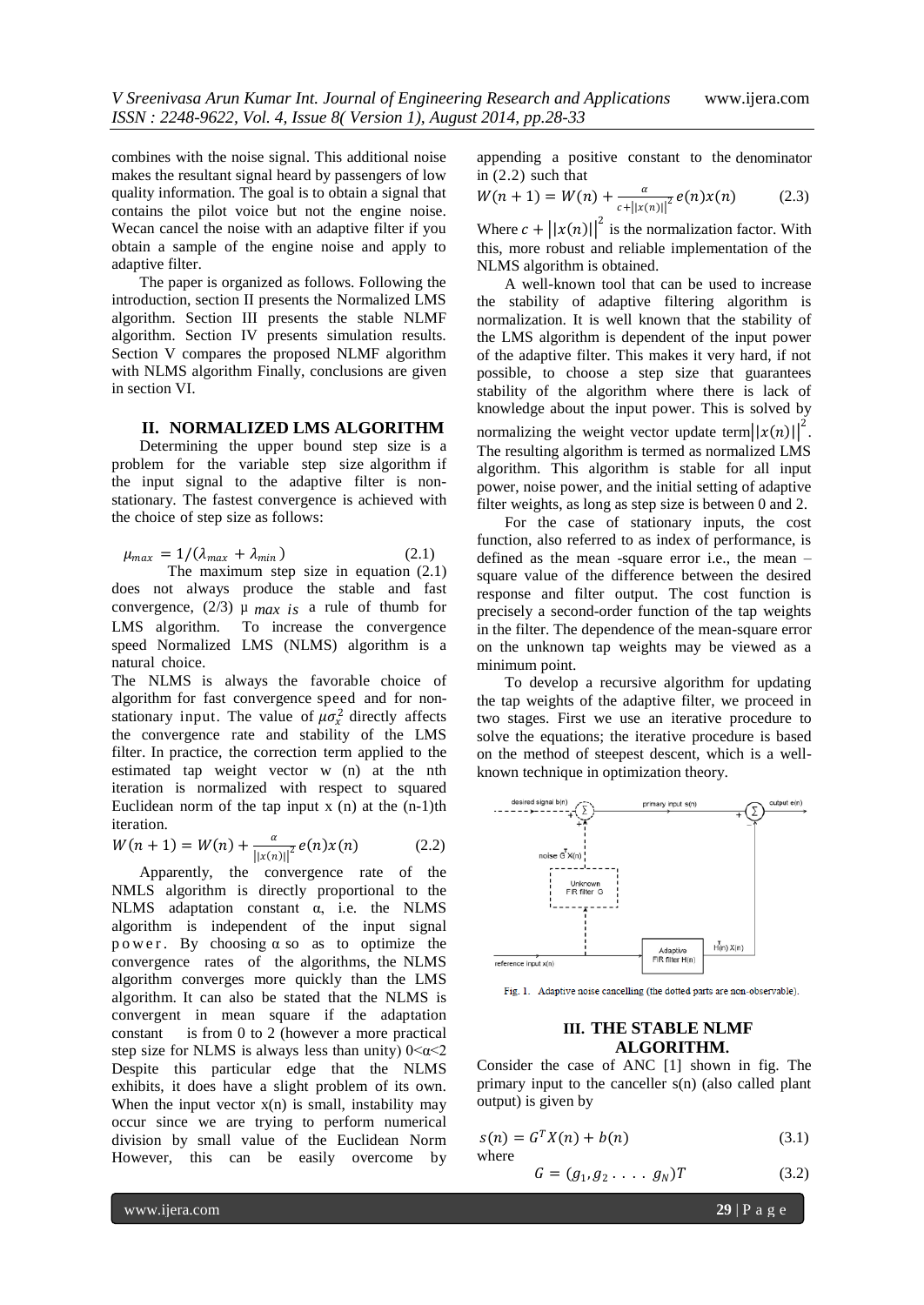is the vector compose of plant parameters,  $X(n) = (x(n), x(n-1), \ldots x(n-N+1))$ (3.3)

is the regressor vector at time n, where  $x(n)$  is the reference input, N is the number of plant parameters,  $b(n)$  is the desired signal and  $(.)^T$  is the transpose of (.). The ANC is made by and adaptive FIR filter whose length is assumed equal to that of the plant. The adaptive filter provides an estimate of the noise  $G<sup>T</sup> X(n)$  corrupting the desired signal b(n). This estimate is subtracted from the canceller primary input to yield the canceller output  $e(n)$  given by  $e(n) = s(n) - H^T(n)X(n)$  (3.4)

Where  $H(n) = [h1(n), h2(n), \ldots, h_N(n)]^T$ 

is the weight vector of the adaptive filter. When the adaptive filter weights are near the plant parameters, the noise is cancelled and  $e(n)$  will be near the desired signal b(n).

The adaptation algorithm studied in this paper is the globally stable NLMF algorithm [17] defined by the stochastic recursion

$$
H(n + 1)
$$
  
=  $H(n) + \frac{\mu e^{3}(n)X(n)}{X^{T}(n)X(n)(X^{T}(n)X(n) + e^{2}(n))}$   
0 $\lt \mu \lt 2$ 

(3.5)

where  $\mu$  > 0 is the algorithm step-size. Note that (3.5) behaves like the NLMS algorithm for large  $e(n)$  and behaves like one form of the NLMF algorithm studied in [16] for small  $e(n)$ . This observation is important in the subsequent analysis.

The weight deviation vector is defined by

$$
V(n) = H(n) - G
$$

(3.6) The instantaneous MSE is given by  $E(V^T(n)V(n))$ where E denotes the mathematical expectation Due to (3.1), (3.4) and (3.6),

$$
e(n) = b(n) - V^T(n)X(n)
$$

(3.7)

The analysis of (3.5) is complicated by the presence of  $e^2(n)$  in the denominator of the weight vector update term. Given this difficulty of the problem, the approximations made in this paper are reasonable. The proposed model helps users to decide if they should use the NLMF algorithm in a given application. This model will also help other researchers with new ideas for the analysis of

nonlinear adaptive algorithms. The idea behind (3.5) is a combination of the ideas of the algorithms in [9] and [14]. The normalizing term in (3.5) (i.e.  $X^T(n)X(n)(X^T(n)X(n) + e^2(n))$  is a fourth order polynomial in X(n). This term stabilizes the algorithm against the increase of the input variance

since  $e^3(n)X(n)$  is a fourth order polynomial in X(n). The normalizing term also stabilizes the algorithm for inputs with unbounded distributions, such as Gaussian inputs. The normalizing term in  $(3.5)$  also includes  $e^2$   $(n)$ . This term stabilizes the algorithm against the increase of noise variance and the increases of the squared weight deviation, since  $e(n) = b(n) - V^T(n)X(n).$ 

#### **IV. SIMULATION RESULTS OF NLMF AND NLMS ALGORITHMS**

This section provides simulation results of NLMF and NLMS algorithms. The simulations are done for the case of adaptive noise cancelling with Gaussian, Binary and Uniform desired signals. The plant is a time-invariant FIR filter with equal parameters;  $g_i = K$ ; i=1,2, . . . ,N. The initial weight vector of the adaptive filter is an all zero vector. The regressor vector is given by  $(3.3)$ , where  $x(n)$  is the plant reference input.. K is selected much greater than one to yield a large initial weight deviation. This selection causes instability of the LMF algorithm and other NLMF algorithms. Thus, the globally stable NLMF algorithm is needed in this environment.



www.ijera.com **30** | P a g e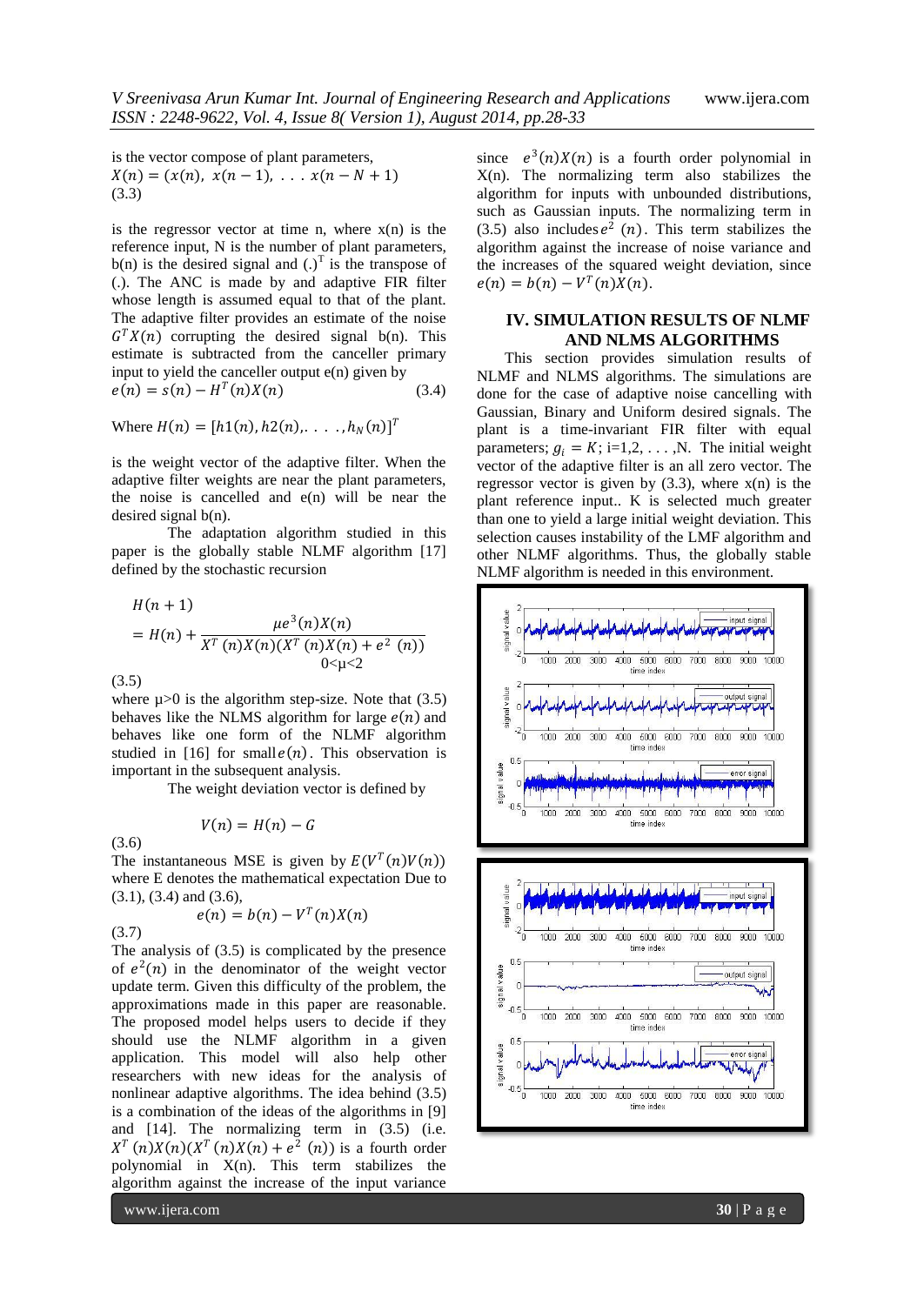

Fig 2: Simulated result of Noise Cancellation in ECG signals for a) Gaussian b) Binary c) Uniform using NLMF and NLMS algorithms.

|                | Gaussian                           |                              | Binary                             |                                 | Uniform                            |                        |
|----------------|------------------------------------|------------------------------|------------------------------------|---------------------------------|------------------------------------|------------------------|
| Iterati<br>ons | $\mu =$<br>0.02<br><b>NLM</b><br>S | $\mu = 1$<br><b>NLM</b><br>F | $\mu =$<br>0.02<br><b>NLM</b><br>S | $\mu =$<br>1<br><b>NL</b><br>MF | $\mu =$<br>0.02<br>NL<br><b>MS</b> | $\mu=1$<br><b>NLMF</b> |
| 1000           | .0090                              | .0051                        | .0060                              | .00.<br>43                      | .012<br>$\theta$                   | .0092                  |
| 2000           | .0073                              | .0048                        | .0082                              | .00<br>59                       | .010<br>3                          | .0067                  |
| 3000           | .0075                              | .0055                        | .0103                              | .00<br>49                       | .009<br>9                          | .0066                  |
| 4000           | .0063                              | .0050                        | .0088                              | .00<br>44                       | .008<br>7                          | .0074                  |
| 5000           | .0060                              | .0050                        | .0081                              | .00<br>43                       | .008<br>4                          | .0073                  |
| 6000           | .0055                              | .0048                        | .0073                              | .00<br>41                       | .007<br>9                          | .0071                  |
| 7000           | .0053                              | .0047                        | .0069                              | .00.<br>39                      | .006<br>9                          | .0078                  |
| 8000           | .0049                              | .0046                        | .0069                              | .00<br>39                       | .006<br>8                          | .0070                  |
| 9000           | .0048                              | .0046                        | .0073                              | .00<br>43                       | .006<br>9                          | .0072                  |
| 10000          | .0046                              | .0045                        | .0097                              | .00<br>52                       | .006<br>4                          | .0065                  |

Table 1: MSE Comparison after Performing Various Number of Iterations in NLMS, NLMF for ECG (Gaussian, Binary and Uniform signals)

### **V. COMPARISONS OF NLMS AND NLMF ALGORITHMS**

The NLMS algorithm is well-known and is often used as a benchmark for evaluating new adaptive algorithms. This section compares the MSE performance of the stable NLMF algorithm to that of

www.ijera.com **31** | P a g e

the NLMS algorithm using simulations. The comparisons shown in figure 3 for the MSE behavior for each algorithm for  $\mu_{NLMS} = 0.02$ ,  $\mu_{NLMF} = 1$ . The NLMS algorithm always converges quickly to (noise variable to input variable). This means that NLMS is preferred to NLMF for 0.02 as shown in figure 3 and the NLMF algorithm always converges quickly to (noise variable to input variable). This means NLMF is preferred to NLMS for 1. The following figure shows the mean-square performances of the ECG signal with Gaussian, Binary and Uniform desired signals. The graph is plotted between number of iterations versus the mean-square error.



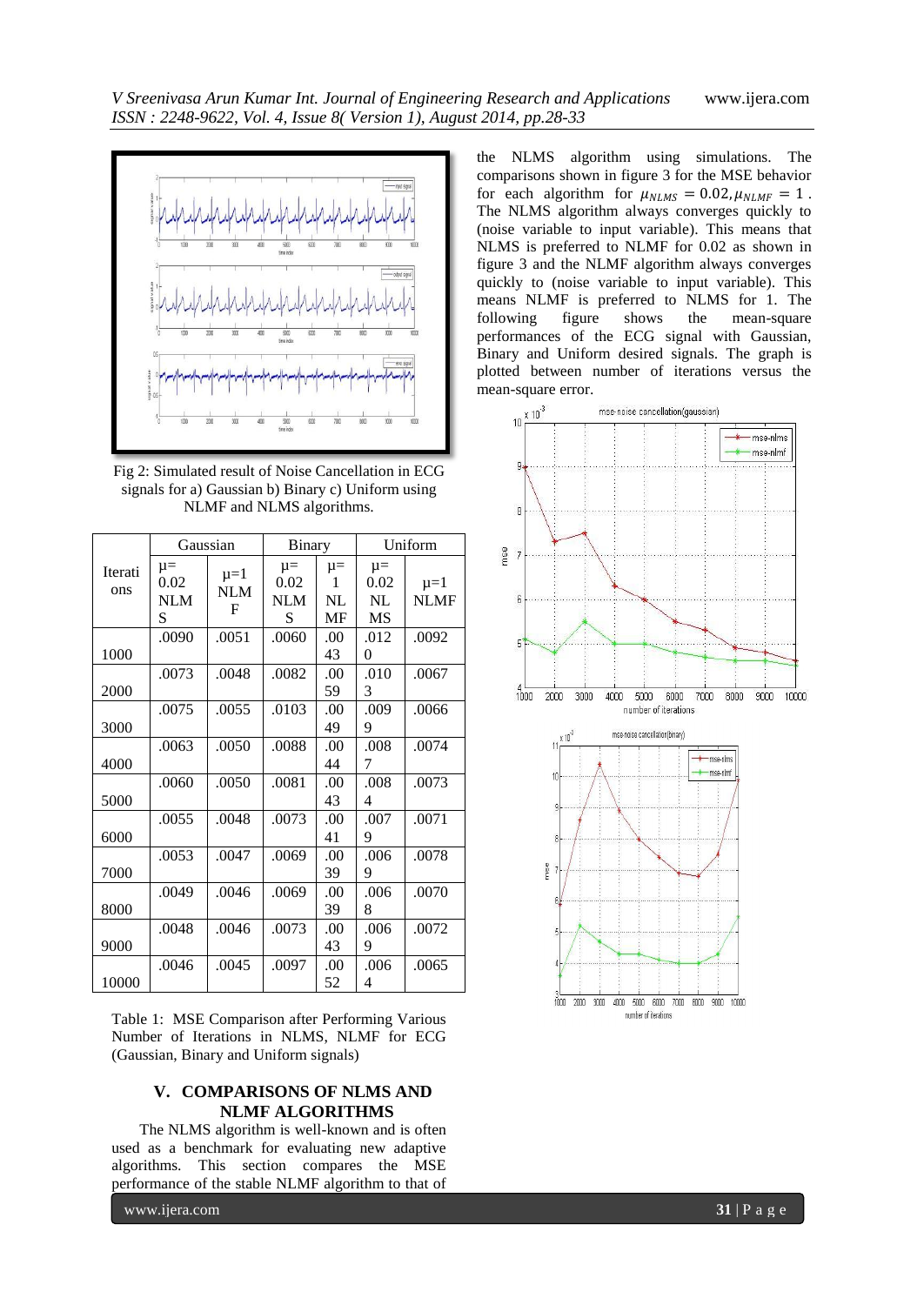

Fig 3: MSE (n) simulation results NLMS-(red), NLMF-(green) for  $\mu_{NLMS} = 0.02$ ,  $\mu_{NLMF} = 1$  (a) Gaussian (b) Binary (c) uniform.

#### **VI. CONCLUSIONS**

The Mean Square Error behavior of globally stable NLMF algorithm for Gaussian, binary and uniform signals for adaptive noise cancelling applications are shown. Optimum solutions show that analytical model accurately predicts the mean square error behavior. Comparisons of the globally stable NLMF and NLMS algorithms were made for various parameter selections. The NLMF algorithm is shown superior to NLMS algorithm for adaptive noise cancelling.

#### **REFERENCES**

- [1] B.Widrow and S.D. Stearns, *Adaptive signal processing.* Engle-wood Cliffs, NJ: Prentice-Hall, 1985.
- [2] A.H.Sayad, *Fundamentals of Adaptive Filtering.* New York:Wiley Inter-Science, 2003.
- [3] E.Walach and B.Widrow, "*The least mean fourth adaptive algorithm and its family*," IEEE Trans. Inf. Thery, Vol. IT-30, PP. 275- 283, Feb. 1984.
- [4] S.H.Cho, S.D. Kim, and K.Y.Jen, " *Statistical convergence of the adaptive least mean fourth algorithm*," in *Proc.Int.Conf. Signal Process. (ICSP),* 1996, PP. 610-613.
- [5] S.Koike, "*Stability conditions for adaptive algorithms with non-quadriatic error vriteria*," in *Proc. Eur. Signal Process.Conf. (EUSIPCO),* Tempere, Finland,sep.5-8, 2000,PP. 131-134.
- [6] A.Zerguine, "*Convergence behavior of the normalized least mean fourth algorithm*," in *Proc. 34th Asilomar Conf. Signals, Sysy., Comput.,* Pacific Grove, CA, Oct.29-Nov. 2000,PP. 275-278
- [7] T.AI-Naffouri and A.Sayed, "*Transient analysis of adaptive filters*," in *Proc. IEEE Int.Conf. Acoust., Speech Signal Process. (ICASSP),* 2001, Vol.6,PP.3869-3872.
- [8] P.I.Hubscher and J.C.M. Bermudez, "An improved statistical analysis of the least mean fourth(LMF) adaptive algorithm," *IEEE Trans. Signal Process.,*vol.51, no.3,PP. 664-671, Mar.2003.
- [9] M.K.Chan and C.F.N.Cowan, "Using a normalized LMF algorithm for channel equalization with co-channel interference," in *Proc. Eur. Signal Process., Conf. (EUSIPCO),* Toulouse France, Sep. 3-6, 2002, PP.48-51.
- [10] V.H.Nascimento and J.C.M. Bermudez. "Probability of divergence for the least mean fourth algorithm," *IEEE Trans.Signal Process*., vol. 54, no.4, PP.1376-1385, Apr.2006.
- [11] P.I.Hubscher, V.H.Nascimento and J.C.M. Bermudez. "A mean square stability of the least mean fourth adaptive algorithm," *IEEE Trans.Signal Process*.,vol. 55,no.8, PP.4018-4028, Apr.2007.
- [12] A.Zerguine, "Convergence and steady state analysis of the normalized least mean fourth algorithm," *Digit.* Signal Process vol. 17, no.1, PP.17-11, Jan.2007.
- [13] A.Zerguine ,M.K.Chan , C.F.N.Cowan T.AI-Naffouri and M.Moinuddin, "Convergence and steady-state analysis of a variable normalized LMF (XE-NLMF) algorithm *.Signal Process*., vol. 89, no.5, PP.778-790, May.2009
- [14] E.Ewada and A.Zerguine,"New insights into the normalization of least mean fourth algorithm,"Signal, Image, Video Process., 2011, 10.1007/s11760-011-0231-y.
- [15] E.Ewada and A.Zerguine, "A normalized least mean fourth algorithm with improved stability," in *Proc. 44th Asilomar Conf. Signals, Syst.,Comput.,* Pacific Grcve, CA, Nov. 7*-10* ,2010, PP.1002-1005.
- [16] N.Bershad and J.C.M.Bermudaz, "Mean– square stability of the normalized least mean fourth algorithm for white Gaussian inputs," *Digit.* Signal Process. (Elsevier), vol. 21, no6, PP.694-700, Dec.2011.
- [17] E.Ewada, "Global stabilization of the least mean fourth algorithm," *IEEE Trans.Signal Process*.,vol.60, no.3, PP.1473-1477.
- [18] W.Grobner and N.Hofreiter, Bestimmete Integrale. New York: Springer-Verlag, 1966, P.66-314-8b.
- [19] B.Widrow, J.R. Glover, Jr., J.M. Mccool, J. Kaunitz, C.S. Williams, R. H. Hearn, J. R. Zeidler, E. Dong, Jr., and R. C. Goodlin,

www.ijera.com **32** | P a g e